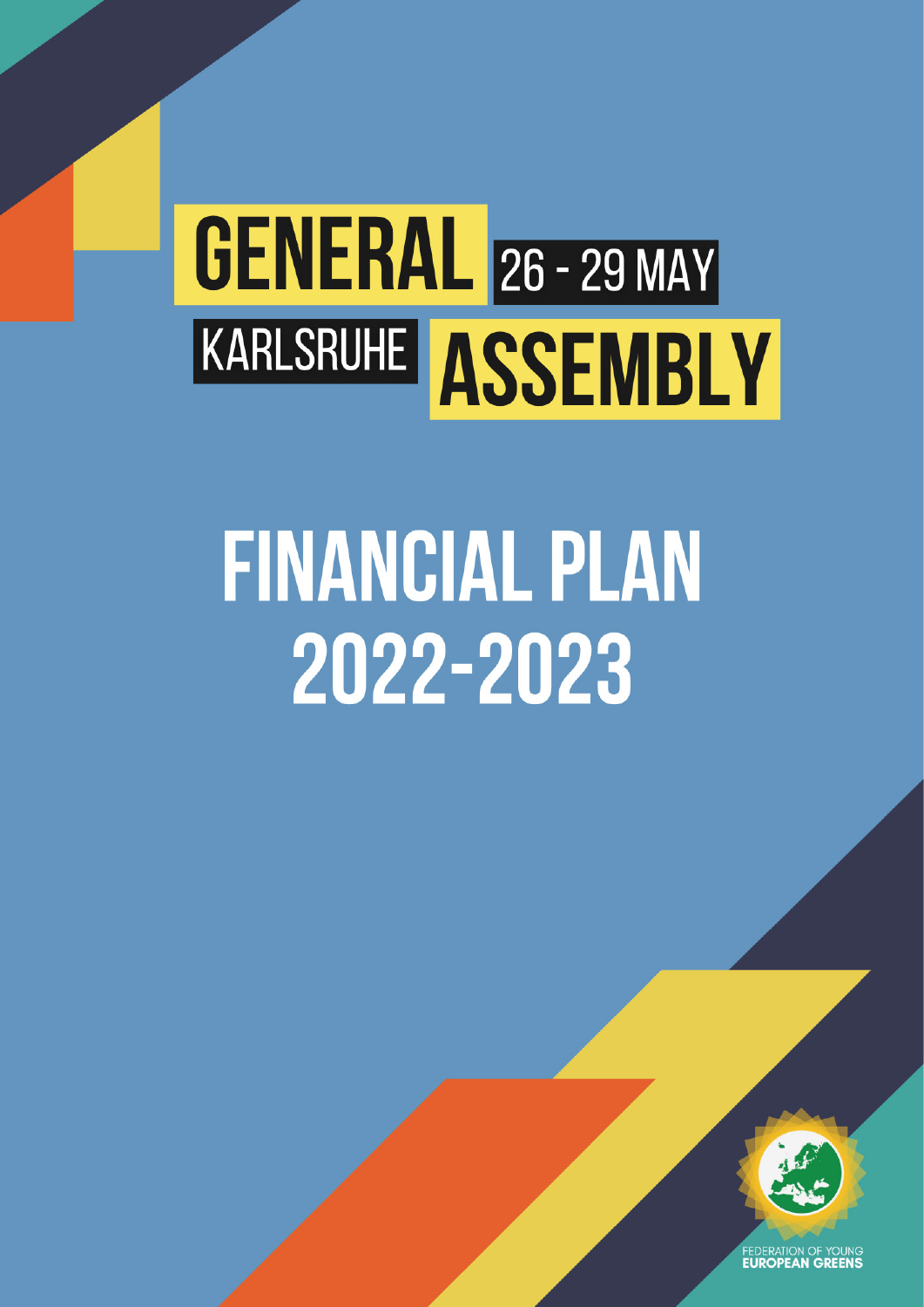Note: This is the written financial plan for the budgets of 2022 and 2023. They run from:

- January 2022 December 2022
- January 2023 December 2023

## **1. Summary**

FYEG's Executive Committee and Secretariat planned the activities for 2022 after a lot of thoughtful and strategic consideration but also under very uncertain and stressful financial circumstances.

One of FYEG's biggest administrative grants is the Erasmus+ grant of the European Commission. As explained in detail in various other reports presented, because of the political decisions of the European Commission, the fundings the youth organisations receive are more precarious and unstable than ever. Thanks to the hard work and the expertise of the FYEG Secretariat, FYEG was able to receive an increased administrative grant from the European Commission for the year of 2022. However, among 130 organisations that applied, only 30 received this grant. Only 8 out of 20 members of the European Youth Forum have received the grant. First, FYEG has no guarantee of receiving the grant for 2023 as the grant format will change again and the assessments can vary a lot from a year to the next. Moreover, because of the high number of European youth organisations that did not receive the grant, the Commission is considering decreasing the annual grants starting from next year.

FYEG's 2022 budget plan shows the growth and strength of the organisation. With its increased revenues for 2022, FYEG will have more capacities and organise more activities, especially this fall. However, because of the reasons explained above and inflation rates, FYEG's financial stability is far from solid and the same challenges will also affect 2023 planning. This means FYEG Secretariat and Executive Committee will have to focus a lot of their capacities on fundraising in 2022, in order to provide more stability and sustainable incomes to the organisation.

FYEG's financial plans for 2022 and 2023 are presented below. In order to increase the accessibility of the information the 2022 budget plan is first presented through a simplified version with a few important comments and then through a detailed version with both a narrative breakdown and the full budget plan in Annex. This financial plan also includes a section on gender budgeting and the new participation fee system. The 2023 budget plan annotated is presented in Annex.

## **2. 2022 Budget plan**

**a. Simplified version**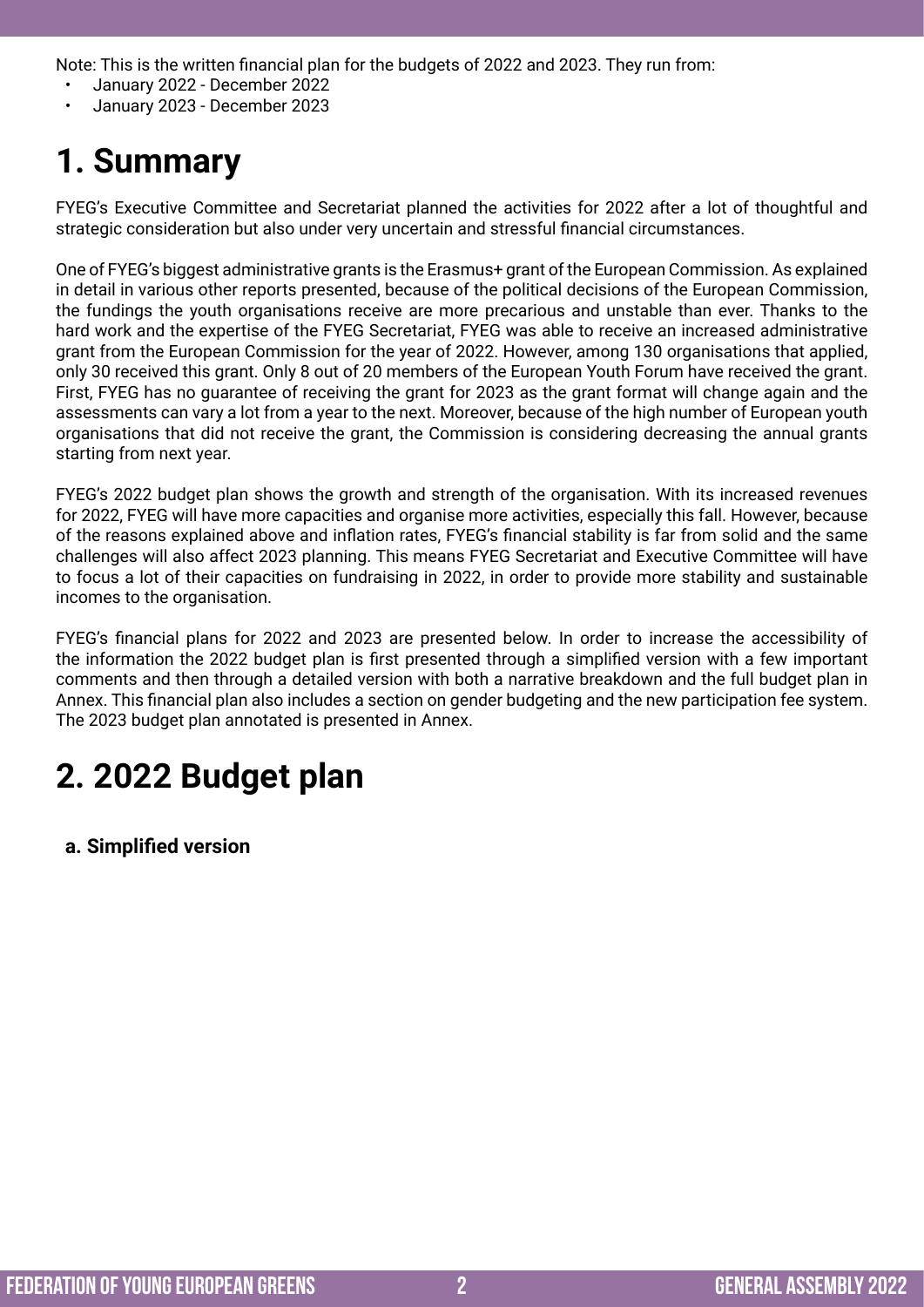| <b>Simplified Budget plan 2022</b>                                               | <b>Provisional</b><br>plan | <b>Updated plan</b> | <b>Difference</b> |  |  |  |
|----------------------------------------------------------------------------------|----------------------------|---------------------|-------------------|--|--|--|
| <b>TOTAL EXPENDITURES</b>                                                        | 427,981.35                 | 547,765.76          | 128.0%            |  |  |  |
| Category 1: Personnel costs (1)                                                  | 150,700.05                 | 194,400.00          | 129.0%            |  |  |  |
| Salaries, benefits and taxes                                                     |                            |                     |                   |  |  |  |
| <b>Category 2: Infrastructure and operating costs</b>                            | 23,200.00                  | 24,760.00           | 106.7%            |  |  |  |
| Training for staff, equipment, IT, phone charges, etc.                           |                            |                     |                   |  |  |  |
| Category 3: Administrative expenditure (2)                                       | 5,290.00                   | 6,140.00            | 116.1%            |  |  |  |
| Accountant, bank and insurances charges                                          |                            |                     |                   |  |  |  |
| Category 4: Meeting and representation costs (3)                                 | 78,200.00                  | 101,218.91          | 129.4%            |  |  |  |
| EC and Statutory meetings, support to CDN,<br>study visits and partners meetings |                            |                     |                   |  |  |  |
| Category 5: Direct Costs: projects and campaigns (4)                             | 165,591.30                 | 191,246.85          | 115.5%            |  |  |  |
| Projects, campaigns and ad-hoc                                                   |                            |                     |                   |  |  |  |
| Category 6: Allocations to next years and reserves (5)                           | 5,000.00                   | 30,000.00           | 600.0%            |  |  |  |
| Campaign and payroll safety funds                                                |                            |                     |                   |  |  |  |
| <b>REVENUES</b>                                                                  | 427,981.35                 | 497,560.76          | 116.3%            |  |  |  |
| Category 1: Administrative Income (6)                                            | 261,175.05                 | 370,744.96          | 142.0%            |  |  |  |
| Admin funds, own funds (MO fee + donations)<br>and EGP joint projects            |                            |                     |                   |  |  |  |
| Category 2: Projects & Campaigns income (7)                                      | 166,806.30                 | 126,815.80          | 76.0%             |  |  |  |
| Cooperation with Greens/EFA, Project funds                                       |                            |                     |                   |  |  |  |
| <b>TOTAL PROFIT OR LOSS</b>                                                      | 0.00                       | $-50,205.00$        |                   |  |  |  |
|                                                                                  |                            |                     |                   |  |  |  |
| Savings at the end of the year                                                   |                            |                     |                   |  |  |  |
| Savings from previous years                                                      |                            |                     | 90,787.91         |  |  |  |
| Payroll safety fund                                                              | 75,000.00                  |                     |                   |  |  |  |
| Campaign fund                                                                    |                            |                     | 15,000.00         |  |  |  |
| Profit or loss from 2022                                                         |                            |                     | $-50,205.00$      |  |  |  |

**TOTAL Savings at the end of the year 130,582.91**

#### **Explanation of the difference between the budget voted and the budget report:**

- 1. FYEG increased salaries and working hours in the administrative unit
- 2. Administrative expenditures will be higher because FYEG plans to open an additional bank account and budget slightly more for extraordinary costs to allow more flexibility
- 3. Expenses will increase towards training, support for CDN and representation at partners meetings, in line with the Activity Plan
- 4. Expenses will increase as FYEG will organise more ad hoc activities (see details below)
- 5. Allocation to the payroll safety fund will increase to reflect the raise in salary and the Erasmus+ operational grant situation
- 6. Revenues from this category will increase due to the carry over from joint activities with EGP and the raise in the Erasmus+ operating grant
- 7. Revenues from this category are lower as they are not needed to organise FYEG's activities this year, given the increase in other funding sources

#### **b. detailed version**

Annexed to this plan you will find a table with the detailed budget plan for 2022. The difference between the budget voted at the GA 2021 and the updated budget plan is briefly explained in the 'Comment' column, only when it diverges by more than 10%. Below is the detailed narrative version.

#### **Expenditures - Category 1: Personnel costs**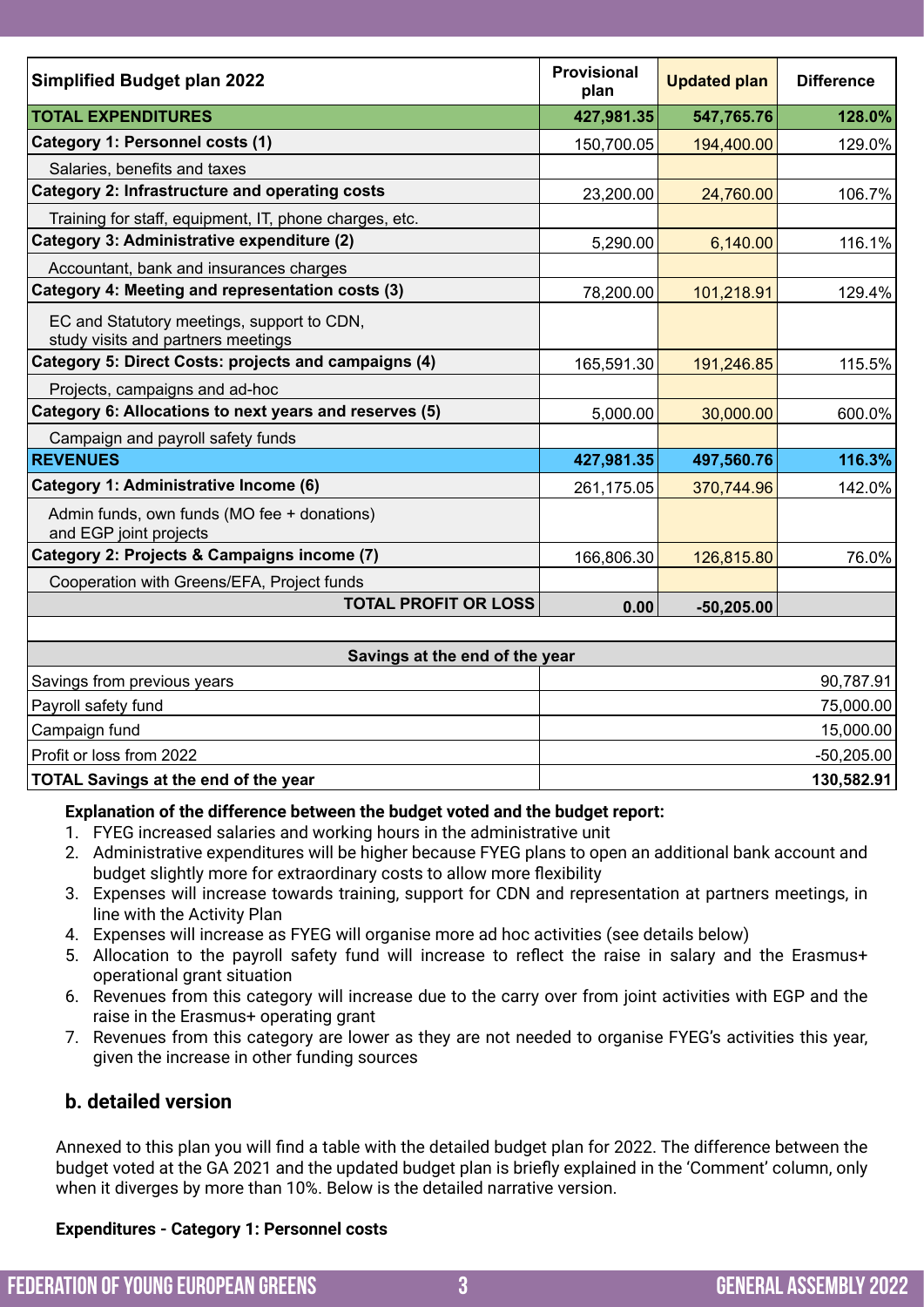This budget category includes all the personnel costs for FYEG: salaries, benefits, social security and other employment tax contributions, payroll service fee, worker's insurance, etc.

The total personnel costs for 2022 will see a raise compared to 2021. Thanks to the increase in the Erasmus+ operational grant FYEG will be able to: (1) raise the salaries of all employees to be closer to the wages in the non-profit sector in Belgium (the raise in gross monthly revenue will be between 11 and 23%); (2) raise the working hours for it's Administrative Assistant to 65% (from 50%); and temporarily raise the working hours for it's Office Manager to 80% (from 70%) until the end of the year. The raise in working hours will allow the FYEG Secretariat to better manage the workload and tasks for the year, especially toward fundraising and organisational growth.

Please note that under Belgian regulation, salaries are automatically indexed to follow inflation. The salary raise and the total personnel costs for 2022 were calculated to take this into account, with an estimated 8% indexation compared to January 2022 as basis, in line with the current inflation rate in Belgium and official projections. These calculations and the proposed budget for 2022 might however need to be adapted following the evolution of the inflation rate.

#### **Expenditures - Category 2: Infrastructure and operating costs**

This budget category includes all office-related expenses: rent, office meetings and retreats, staff training, softwares and equipment, office supplies, postal charges and utilities, etc.

The total infrastructure and operating costs for 2022 will marginally increase, mainly because of an increase in the IT budget to cover the costs of new digital tools such as an accounting software, a password manager and a CRM tool. The addition of these new tools will help streamline and improve the work of the Secretariat, thereby increasing efficiency and reducing the workload. In addition and following the recommendation of the FCAC, the Staff Training budget line will no longer include the consultancy budget (moved to the Ad-hoc project budget line) and will only be dedicated to training. Through this budget line, the Secretariat will get training on the new accounting software and will get the opportunity to receive training to improve specific competences related to their job position.

#### **Expenditures - Category 3: Administrative expenditure**

This budget category includes all FYEG's general administrative expenses: extraordinary administrative costs (such as work-permit costs, costs related to the internships, etc.), external accountant, official registration of newly elected Executive Committee members, bank account fees and insurances.

The total administrative expenditures for 2022 are expected to be relatively stable compared to 2021. FYEG plans to open a second bank account to get better services and have a safety net, given the shrinking financial services offered to small nonprofits in Belgium. A bit more budget was also allocated to extraordinary costs to allow more flexibility.

#### **Expenditures - Category 4: Meeting and representation costs**

This budget category includes all expenses related to the meetings of FYEG's network and bodies, as well as representation in partners meetings: Executive Committee meetings and allowances, the General Assembly, Member Organisations training, Young Greens Forum, FCAC meeting, membership fee to EYF, contribution to CDN, visits to Member Organisations and representation to meeting of the European Green Party, the Greens/ EFA Group in the European Parliament and other partners.

The total meeting and representation costs for 2022 will be higher than previously planned for three main reasons: (1) the implementation of the new Young Greens Decentralised Training (see Activity Plan for details); (2) the increase of FYEG's contribution to CDN for 2022, permitted by the increase in membership fee and other administrative revenues; (3) the implementation of bigger youth events during the European Green Party's Councils held this year in Riga and Copenhagen. These changes are respectively in line with FYEG's new strategic objectives and focuses towards capacity building, strengthening its network and membership coordination and bringing forward the youth perspective.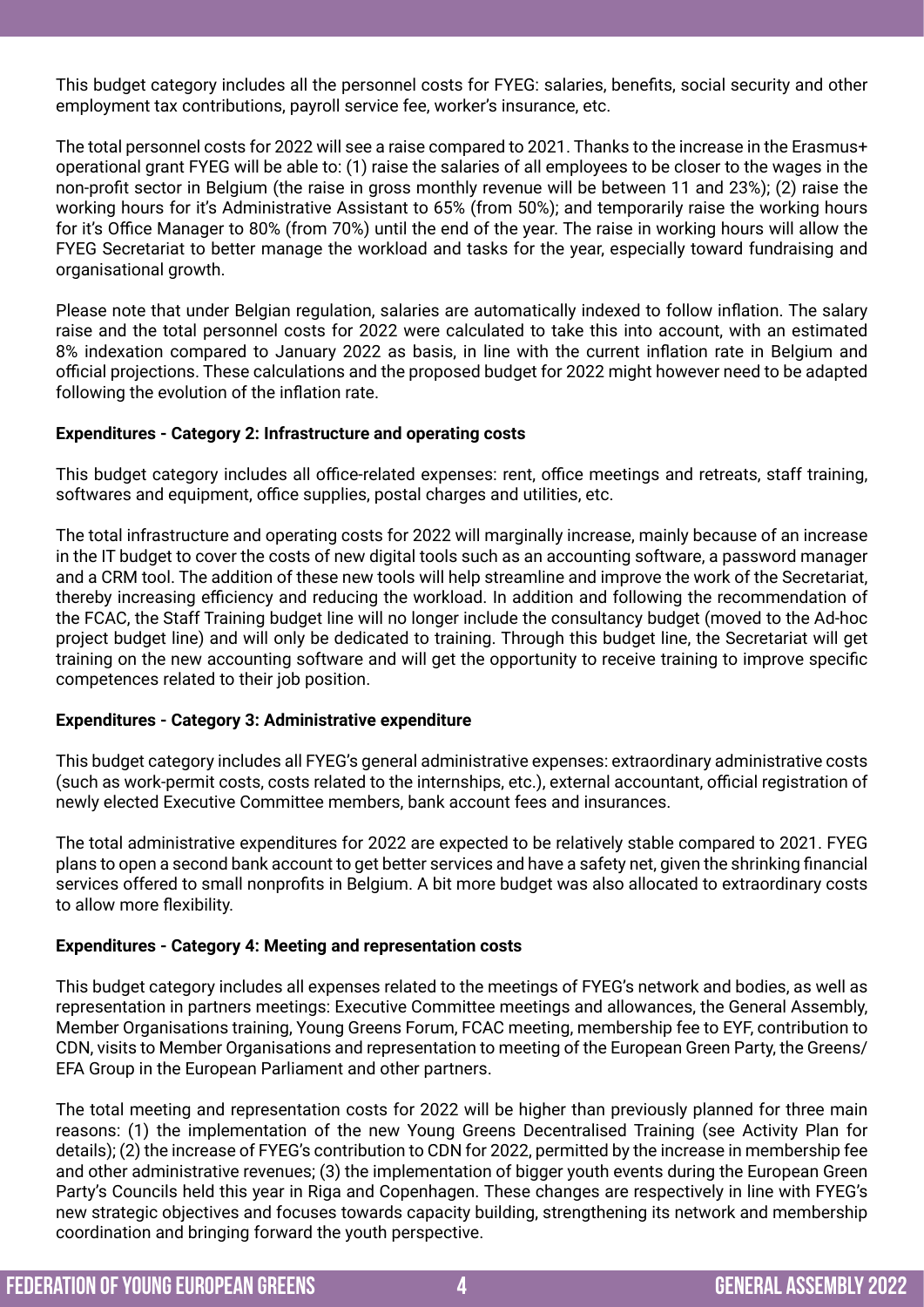#### **Expenditures - Category 5: Direct Costs: projects and campaigns**

This budget category includes all expenses related to projects and campaigns: the Annual EYF work plan, the Spring Conference organised together with the General Assembly, the activities organised around COP, Study Session organised with the Council of Europe's Youth Department, Campaigns, Ad Hoc projects and working group projects.

The total direct costs for projects and campaigns in 2022 will be higher than originally planned because of the higher costs of ad hoc projects in this year's budget.

Expenses for seminars and conferences will be overall lower than expected, mainly because COP will happen outside of Europe in 2022 and FYEG will only send a delegation and not organise an AlterCOP event.

Ad hoc expenses will be very high this year as a lot of activities specific to 2022 will take place: (1) Consultancy for the renewal of FYEG Strategy; (2) through the Erasmus+ operational grant FYEG will organise activities for the European Year of Youth, including a big event in the fall; (3) FYEG will update its website; (4) FYEG will organise small ad hoc projects with GEF and EGP.

In addition, following the Activity Plan, Working Group projects for 2022 have been integrated as part of educational activities and this is also reflected in the budget plan.

#### **Expenditures - Category 6: Allocations to the next year and reserves**

This budget category includes allocations and reserves for next years. As of 2022 FYEG only has two strategic reserves: a campaign fund for the 2024 EU elections and a payroll safety fund as a safety net for salaries in case of a decrease in administrative grants.

The allocations and reserves for 2022 are much higher than the budget plan adopted at the 2021 GA. Indeed, FYEG will continue to allocate an additional 5 000 EUR yearly to its Campaign Fund, on track to collect the 20 000 EUR planned for 2024. But FYEG will also increase its payroll safety fund to reflect the raise in salary and the continued uncertainties related to the transformation of the Erasmus+ operational grant.

#### **Revenues - Category 1: Administrative Income**

This budget category includes all of FYEG's administrative grants and revenues as well as the funds available for joint activities with EGP. The total of this category for 2022 is significantly higher than previously planned, mainly because of the increase of the Erasmus+ operational grant.

The application process for the 2022 Erasmus+ operational grant has drastically changed last year and has been one of the Secretariat's biggest challenges ever since. For 2022, the grant amount has more than doubled but the application process now covers only 1 year instead of 4, the work needed to apply also more than doubled with shorter deadlines and longer waiting periods for the results which were announced only at the end of April 2022. In addition it looks like the application process will again change completely for 2023. This puts FYEG and other European youth organisations in a very complicated and uncertain position. Nevertheless, for 2022 this will allow a significant increase in FYEG's capacities through raises in salaries, working hours, infrastructure and operating expenses, as well as additional autonomy in funding activities.

In addition, FYEG was able to carry over the funds available for joint activities with EGP that were not used in 2021, this explains the difference with the budget plan voted by the GA in 2021. FYEG also expects an increase in the membership fee collected for 2022, following the trends from the past few years.

Finally, in order to improve transparency and compliance with accounting requirements, FYEG will delete budget line 7.3.5 (Allocations from previous years) from the revenue section of its budget. In the past, this budget line was used to indicate the amount of savings used to balance budget plans and be able to present a budget plan with a zero balance (profit or loss). FYEG will from now on present its budget plan with a negative or positive balance when applicable, the result of the year's balance will then be reflected in the allocation and reserve section at the end of the budget, under section 6.4.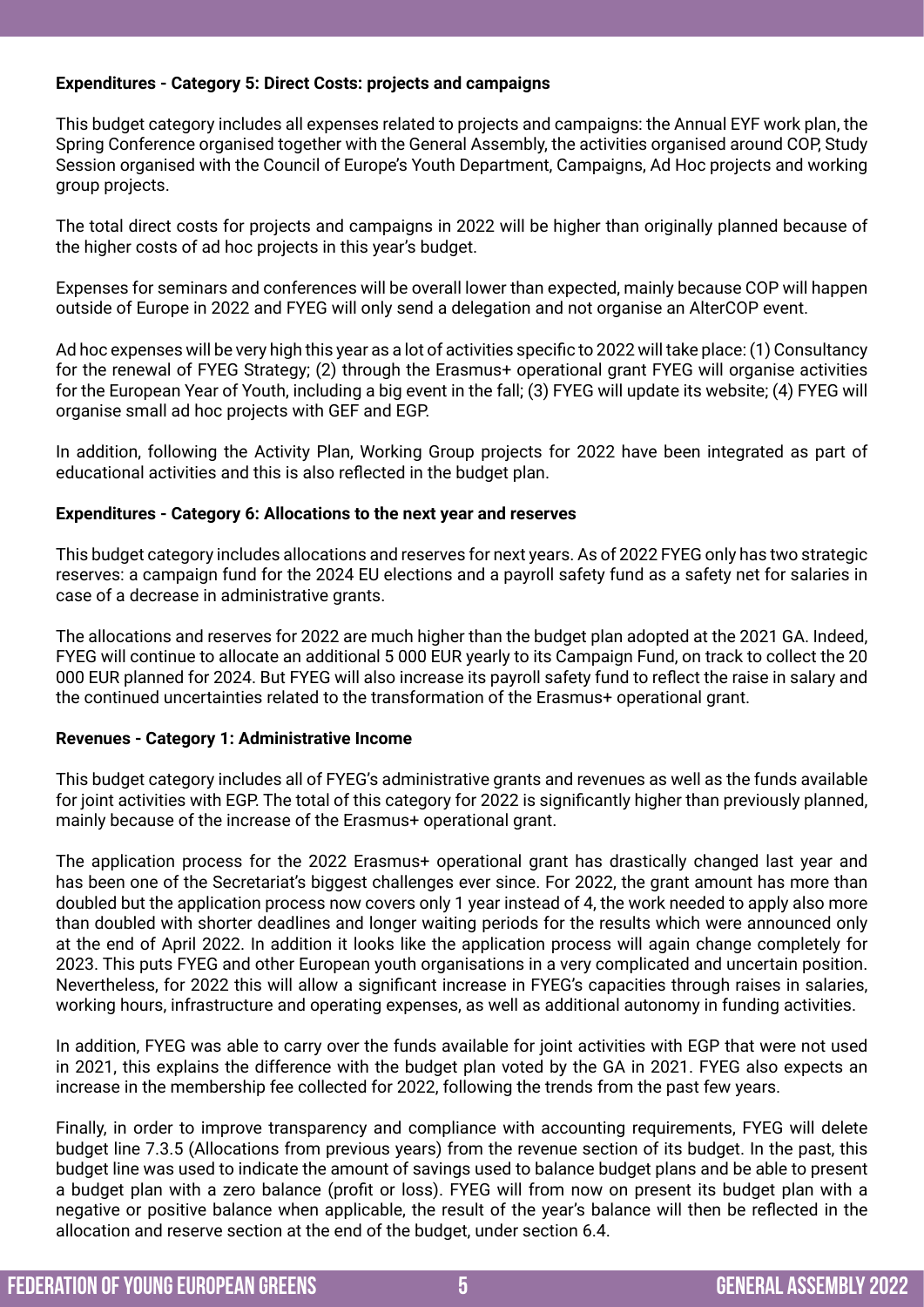#### **Revenues - Category 2: Projects & Campaigns income**

This budget category includes all of FYEG's projects grants and revenues as well as the funds available for cooperation with the Greens/EFA Group in the European Parliament. The total of this category for 2022 is lower than previously planned, mainly because the increase in the budget available for joint activities with EGP means FYEG can reduce the number of funding sources needed to organise its activities, thereby also reducing the workload needed to organise said activities. FYEG will nevertheless continue its cooperation with the Greens/EFA Group and GEF, especially in organising its annual EYF work plan on Mental Health.

## **3. Gender budgeting**

As a feminist organisation, FYEG believes it is important to realise its budget from a Gender perspective. Through its quota systems and attention to balanced representation within all its bodies FYEG already has the essentials in place for gender budgeting. For 2022 FYEG will also continue to plan its activities and work through the gender budgeting lense by implementing the following measures:

- Ensure the basis elements of a safe space when budgeting and planning for activities;
- Improve the working conditions and workload for all its employees;
- Improve the conditions and workloads for its volunteers, especially amongst volunteers in elected positions;
- Review the use of the gender budgeting and reporting framework to better fit the needs and vision of FYEG and its member organisations.

## **4. Participation fee system**

In order to increase the transparency and fairness of its participation fees, FYEG will experiment with a new participation fee format for its educational activities<sup>1</sup> in 2022.

In previous years, the participation fee system for educational activities was twofold. On one hand, FYEG collected payment of a fee and participants residing in EU/EEA countries paid a bit more than those residing in non-EU/EEA countries. On the other hand, FYEG collected a percentage of travel costs through lower reimbursement rates and residents from EU/EEA countries got reimbursed 70% of their travel expenses while non-EU/EEA residents were reimbursed 90%. This system was very complicated to implement, it often resulted in misunderstandings with participants who could not easily estimate their participation fee in advance and made budgeting difficult for FYEG. It was also sometimes unfair as the percentage collected on travel expenses put more burden on participants travelling from further away, independently of their socioeconomic circumstances.

To solve these issues FYEG will implement a new system in 2022. It will no longer be based on travel expenses and will just have one single component, the payment of a fee. The new participation fee will have 3 category to reflect the socio-economic diversity within Europe:

- Category 1: for Northern and Western European countries resident;
- Category 2: for Central and Southern European countries resident;
- Category 3: for Eastern European countries resident.

For each category participants will be able to select between a basic fee and a solidarity fee. The basic fee will be calculated as the minimum needed for the funding of the activity and the solidarity fee will allow FYEG to offer a fee's reduction for participants who can not afford to pay.

On average this new system will not change the amount participants contribute to the activity but it will be more transparent from the start and outlined in the call for participants. This will increase the fairness of participants' contributions and create a solidarity mechanism between participants and member organisations. The new system will be evaluated when closing the financial year and adapted for 2023 accordingly.

In addition to this, FYEG will explore the possibility to redo the system for the calculation of the membership organisation fee and make it progressive, in order to make it more just according to the financial capabilities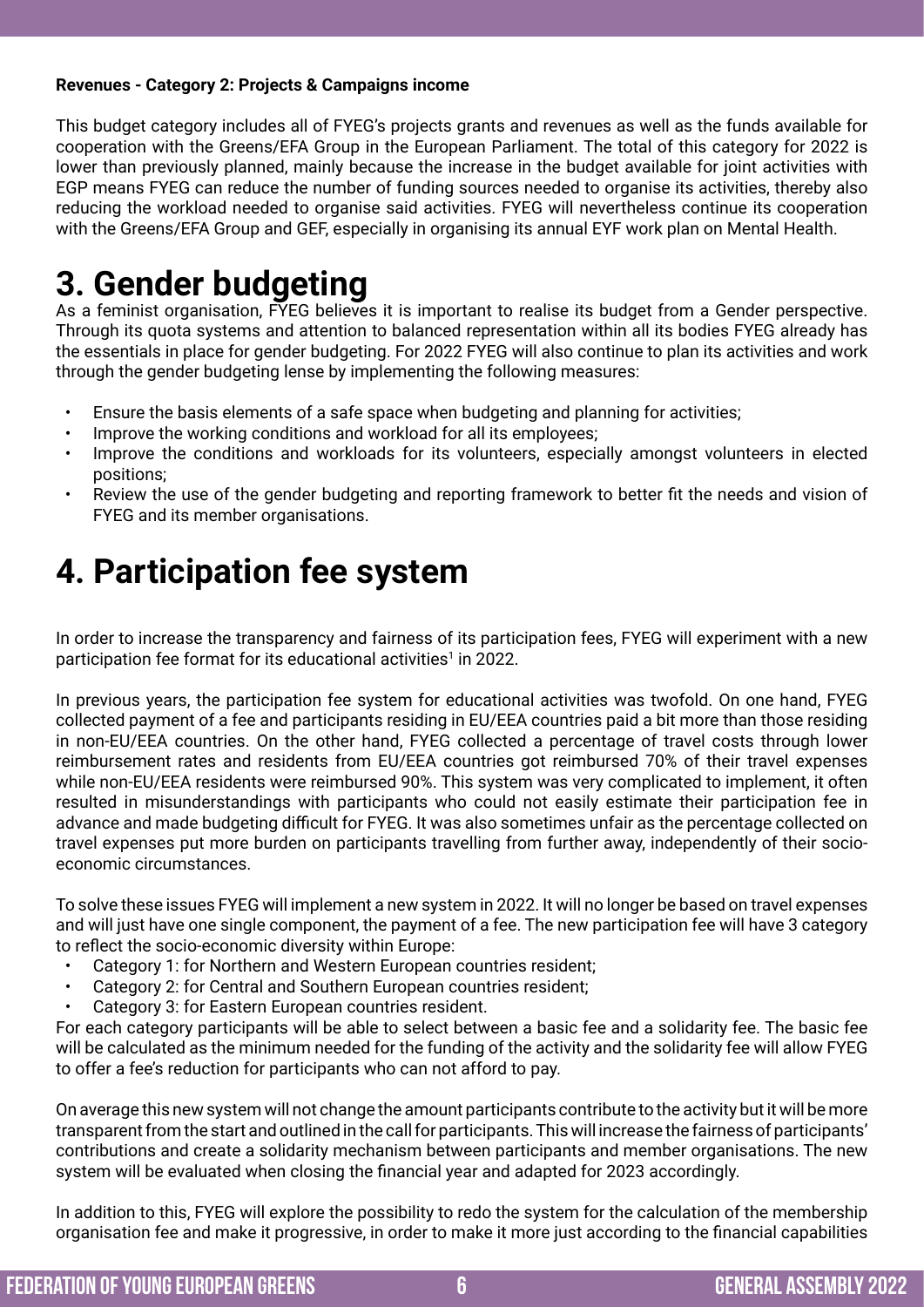of the member organisations. Furthermore, FYEG will see if the increased income can serve as further compensation for the EC members' work.

# **5. 2023 Budget Plan**

In Annex to this plan you will find a table with the detailed budget plan for 2023. Given the uncertainty linked to FYEG's administrative funding for 2023, this provisional budget plan is based on a scenario. In this pessimistic scenario, FYEG is only able to secure the Erasmus+ operational grant for 2023 and the amount of the grant is reduced by the Commission. If this scenario comes true and as shown in the budget plan, FYEG will still be able to function by limiting its expenses and carefully using around 25 000 EUR of its savings to mitigate the loss in administrative funding. The Executive Committee and Secretariat will be working on securing additional funding for 2023 and will hopefully be able to present an improved budget plan at the next General Assembly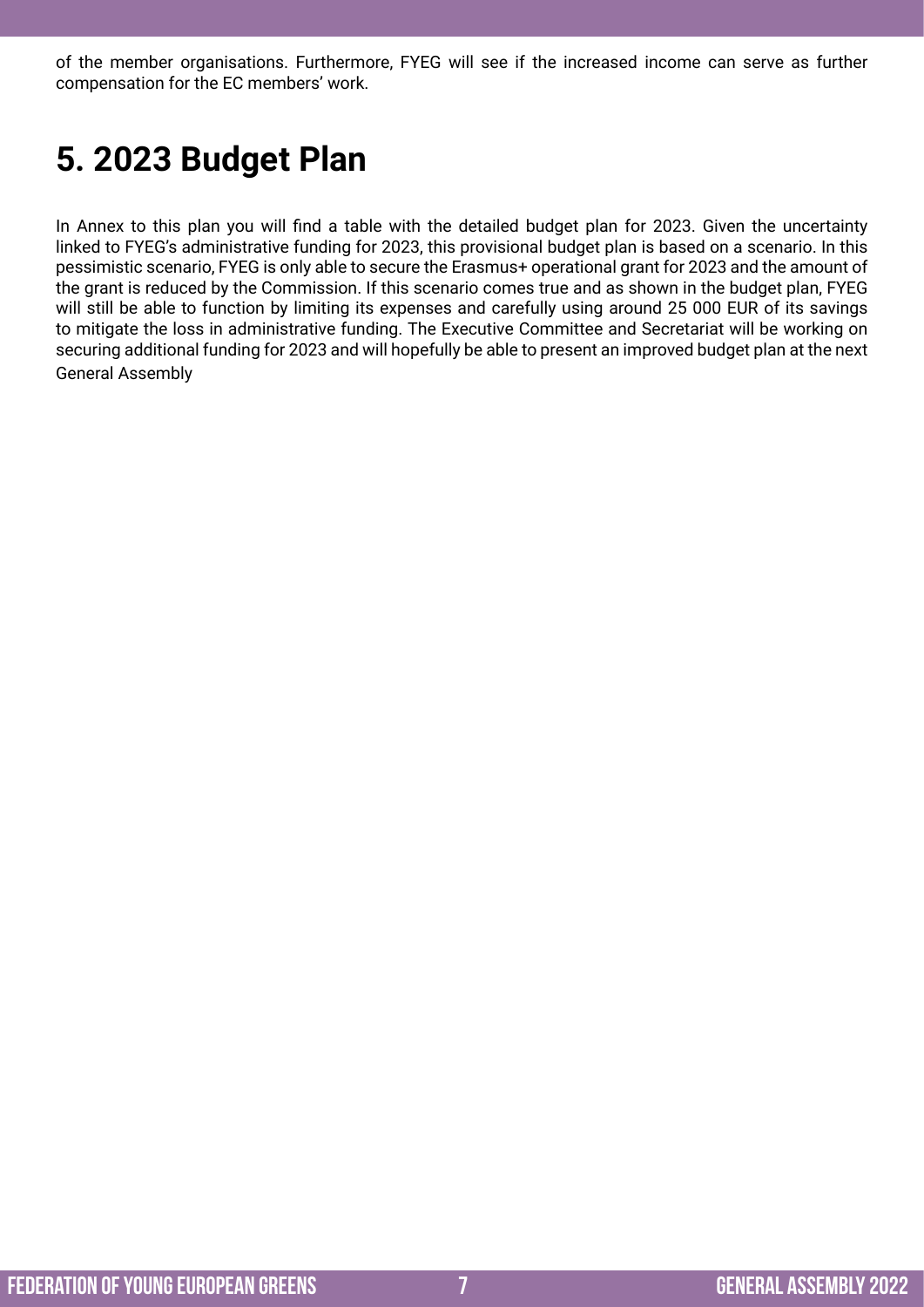# **Annex a - Detailed Budget plan 2023**

| <b>FYEG BUDGET PLAN 2023</b> |                                                                            |                                   |            |                                                                                                             |  |  |  |  |
|------------------------------|----------------------------------------------------------------------------|-----------------------------------|------------|-------------------------------------------------------------------------------------------------------------|--|--|--|--|
|                              |                                                                            | <b>Provisional budget</b><br>plan |            | Comment                                                                                                     |  |  |  |  |
| <b>EXPENDITURES</b>          |                                                                            |                                   |            |                                                                                                             |  |  |  |  |
|                              | <b>Category 1: Personnel costs</b>                                         |                                   | 205,800.00 |                                                                                                             |  |  |  |  |
| 1.1.                         | <b>Salaries</b>                                                            |                                   |            | 113,000.00 FYEG expects the budget for this category to only                                                |  |  |  |  |
| 1.1.1                        | Staff                                                                      | 113,000.00                        |            | raise due to inflation (estimated at 6% for 2023).                                                          |  |  |  |  |
| 1.2.                         | <b>Benefits</b>                                                            |                                   | 14,800.00  |                                                                                                             |  |  |  |  |
| 1.2.1                        | Staff benefits                                                             | 14,800.00                         |            |                                                                                                             |  |  |  |  |
| 1.3.                         | Social security and other Securex costs                                    |                                   | 78,000.00  |                                                                                                             |  |  |  |  |
| 1.3.1                        | Securex                                                                    | 78,000.00                         |            |                                                                                                             |  |  |  |  |
|                              | Category 2: Infrastructure and operating costs                             |                                   | 24,810.00  |                                                                                                             |  |  |  |  |
| 2.1.                         | <b>Office-related costs</b>                                                |                                   |            | 15,710.00 FYEG expects the budget for this category to stay                                                 |  |  |  |  |
| 2.1.1                        | Office rent                                                                | 9,000.00                          |            | within the same lines as the budget for 2022, with a<br>small raise to reflect inflation. In case inflation |  |  |  |  |
| 2.1.2                        | Office meetings                                                            | 500.00                            |            | affects spendings more than expected, expenses in                                                           |  |  |  |  |
| 2.1.3                        | Trainings for staff                                                        | 6,210.00                          |            | staff training will be cut to remain within the set<br>budget.                                              |  |  |  |  |
| 2.2.                         | Costs relating to the installation, operation<br>maintenance and equipment |                                   | 7,000.00   |                                                                                                             |  |  |  |  |
| 2.2.1                        | IT                                                                         | 5,500.00                          |            |                                                                                                             |  |  |  |  |
| 2.2.2                        | Office equipment                                                           | 1,500.00                          |            |                                                                                                             |  |  |  |  |
| 2.2.3                        | Website maintenance                                                        | 0.00                              | 1.600.00   |                                                                                                             |  |  |  |  |
| 2.3.                         | <b>Stationery and office supplies</b>                                      |                                   |            |                                                                                                             |  |  |  |  |
| 2.3.1<br>2.3.2               | Stationery<br>Other                                                        | 100.00                            |            |                                                                                                             |  |  |  |  |
| 2.4.                         | Postal and telecommunications charges                                      | 1,500.00                          | 500.00     |                                                                                                             |  |  |  |  |
| 2.4.1                        | Postal charges                                                             | 100.00                            |            |                                                                                                             |  |  |  |  |
| 2.4.2                        | Telephones, mobile phones                                                  | 400.00                            |            |                                                                                                             |  |  |  |  |
|                              | <b>Category 3: Administrative expenditure</b>                              |                                   | 6,330.00   |                                                                                                             |  |  |  |  |
| 3.1.                         | <b>Administrative expenditure</b>                                          |                                   |            | 1,000.00 FYEG expects the budget for this category to stay                                                  |  |  |  |  |
| 3.1.1                        | <b>Extraordinary costs</b>                                                 | 1,000.00                          |            | within the same lines as the budget for 2022, with a                                                        |  |  |  |  |
| 3.2.                         | Accounting, audit costs, consultancy                                       |                                   | 4,150.00   | small raise to reflect inflation. In case inflation<br>affects spendings more than expected, expenses in    |  |  |  |  |
| 3.2.1                        | External/internal Accountant                                               | 4,000.00                          |            | extraordinary costs will be cut to remain within the                                                        |  |  |  |  |
| 3.2.2                        | Legal expenses                                                             | 150.00                            |            | set budget.                                                                                                 |  |  |  |  |
| 3.3.                         | <b>Other Indirect costs</b>                                                |                                   | 1,180.00   |                                                                                                             |  |  |  |  |
| 3.3.1                        | <b>Bank charges</b>                                                        | 800.00                            |            |                                                                                                             |  |  |  |  |
| 3.3.2                        | Insurances                                                                 | 380.00                            |            |                                                                                                             |  |  |  |  |
|                              | <b>Category 4: Meeting and representation costs</b>                        |                                   | 83,950.00  |                                                                                                             |  |  |  |  |
|                              | 4.1. Costs of EC meetings of the FYEG                                      |                                   | 18,600.00  |                                                                                                             |  |  |  |  |
| 4.1.1                        | <b>Executive Committee allowances</b>                                      | 9,600.00                          |            |                                                                                                             |  |  |  |  |
| 4.1.2                        | <b>Executive Committee meetings</b>                                        | 9,000.00                          |            | Increase to reflect inflation                                                                               |  |  |  |  |
| 4.2.                         | Costs of the meetings of the FYEG                                          |                                   | 50,250.00  |                                                                                                             |  |  |  |  |
| 4.2.1                        | General Assembly                                                           | 17,000.00                         |            |                                                                                                             |  |  |  |  |
| 4.2.3                        | Young Greens training / MO training                                        | 28,000.00                         |            |                                                                                                             |  |  |  |  |
| 4.2.4                        | Young Greens Forum / MO Forum                                              | 4,000.00                          |            | The Young Greens / MO forum will take place<br>online                                                       |  |  |  |  |
| 4.2.5                        | <b>FCAC</b> meeting                                                        | 1,250.00                          |            |                                                                                                             |  |  |  |  |
| 4.3.                         | <b>Membership Fees and Regional Support</b>                                |                                   | 9,100.00   |                                                                                                             |  |  |  |  |
| 4.3.3                        | <b>Membership Fees</b>                                                     | 1,600.00                          |            |                                                                                                             |  |  |  |  |
| 4.3.4                        | Regional network meetings                                                  | 7,500.00                          |            | Back to the 2021 level, to reflect the possible<br>decrease in administrative funding                       |  |  |  |  |
| 4.4.                         | Other meetings and representation                                          |                                   | 6,000.00   |                                                                                                             |  |  |  |  |
| 4.4.1                        | Visits to Member organisations/Study visits                                | 4,000.00                          |            |                                                                                                             |  |  |  |  |
| 4.4.2                        | EGP and Greens/EFA Group Meetings                                          | 1,000.00                          |            | Decrease from 2022 to go back to the level of<br>previous years                                             |  |  |  |  |
| 4.4.3                        | Political Work/Networking                                                  | 1,000.00                          |            |                                                                                                             |  |  |  |  |
|                              | <b>Category 5: Direct Costs: projects and campaigns</b>                    |                                   | 125,509.70 |                                                                                                             |  |  |  |  |
| 5.1.                         | Seminars and conferences                                                   |                                   | 125,509.70 |                                                                                                             |  |  |  |  |
| 5.1.1                        | <b>EYF Work Plan</b>                                                       | 91,509.70                         |            |                                                                                                             |  |  |  |  |
| 5.1.2<br>5.1.3               | Spring conference<br><b>COP</b>                                            | 30,000.00<br>4,000.00             |            |                                                                                                             |  |  |  |  |
| 5.2.                         | <b>Study Sessions</b>                                                      |                                   | 0.00       |                                                                                                             |  |  |  |  |
| 5.2.1                        | <b>Study Sessions</b>                                                      | 0.00                              |            |                                                                                                             |  |  |  |  |
|                              |                                                                            |                                   |            |                                                                                                             |  |  |  |  |

### **Federation of Young European Greens 8 General assembly 2022**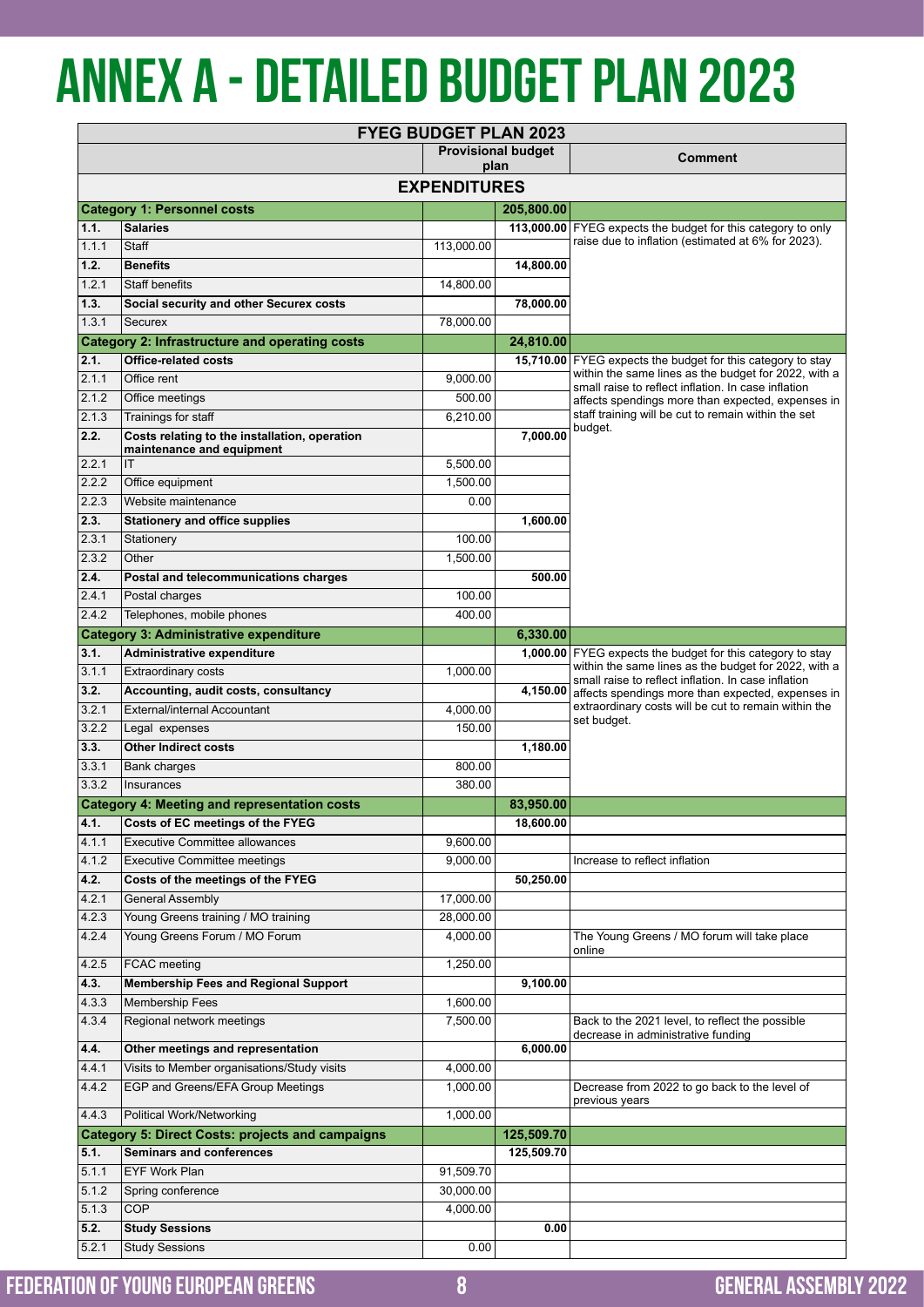# **Annex a - Detailed Budget plan 2023**

| $\overline{5.3}$ | Campaigns                                             |            | 0.00         |                                                                                        |  |  |  |  |  |
|------------------|-------------------------------------------------------|------------|--------------|----------------------------------------------------------------------------------------|--|--|--|--|--|
| 5.3.1            | Campaigns                                             | 0.00       |              |                                                                                        |  |  |  |  |  |
| 5.4              | <b>Other Projects</b>                                 |            | 0.00         |                                                                                        |  |  |  |  |  |
| 5.4.1            | Ad Hoc Projects                                       | 0.00       |              | Given the uncertainty of the admin funding, no ad<br>hoc projects are planned for 2023 |  |  |  |  |  |
| 5.4.2            | Working group projects                                | 0.00       |              | Working group projects will be included in other<br>activities budgets                 |  |  |  |  |  |
|                  | Category 6: Allocations to the next year and reserves |            | 5,000.00     |                                                                                        |  |  |  |  |  |
| 6.1              | <b>Allocations and funds</b>                          |            | 5,000.00     |                                                                                        |  |  |  |  |  |
| 6.1.2            | Allocation to the campaign fund                       | 5,000.00   |              |                                                                                        |  |  |  |  |  |
| 6.1.3            | Allocation to payroll safety fund                     | 0.00       |              |                                                                                        |  |  |  |  |  |
|                  | <b>TOTAL BUDGET EXPENDITURE</b>                       |            | 451,399.70   |                                                                                        |  |  |  |  |  |
|                  | <b>REVENUES</b>                                       |            |              |                                                                                        |  |  |  |  |  |
|                  | <b>Category 1: Administrative Income</b>              |            | 276,500.00   |                                                                                        |  |  |  |  |  |
|                  | <b>EGP</b> contribution                               |            | 115,000.00   |                                                                                        |  |  |  |  |  |
| 7.1.1            | EGP contribution - 3,5% eligible costs                | 100,000.00 |              |                                                                                        |  |  |  |  |  |
| 7.1.2            | Joint activities FYEG/EGP                             | 15,000.00  |              | Decrease back to normal level as there will be no                                      |  |  |  |  |  |
|                  | <b>Administrative Grants</b>                          |            | 126,000.00   | more carry over from Covid years                                                       |  |  |  |  |  |
| 7.2.1            | CoE European Youth Foundation                         | 25,000.00  |              |                                                                                        |  |  |  |  |  |
| 7.2.2            | Erasmus+ Admin                                        | 80,000.00  |              | This is one of the most pessimistic scenario for the<br>Erasmus+ operational grant     |  |  |  |  |  |
| 7.2.3            | Maribel                                               | 21,000.00  |              | Increase following inflation                                                           |  |  |  |  |  |
| Own sources      |                                                       |            | 35,500.00    |                                                                                        |  |  |  |  |  |
| 7.3.1            | Membership fees                                       | 30,000.00  |              | Increased to reflect the tendency of previous years                                    |  |  |  |  |  |
| 7.3.2            | GA & Spring Conference participation fees             | 5,000.00   |              |                                                                                        |  |  |  |  |  |
| 7.3.4            | Donations                                             | 500.00     |              |                                                                                        |  |  |  |  |  |
|                  | <b>Category 2: Projects &amp; Campaigns income</b>    |            | 152,254.80   |                                                                                        |  |  |  |  |  |
|                  | <b>Cooperation and Green support</b>                  |            | 80,000.00    |                                                                                        |  |  |  |  |  |
| 8.1.1            | Cooperation with Greens/EFA Group                     | 47,500.00  |              |                                                                                        |  |  |  |  |  |
| 8.1.2            | Fundraising from MEPs                                 | 0.00       |              |                                                                                        |  |  |  |  |  |
| 8.1.3            | <b>EP Visits</b>                                      | 32,500.00  |              | Increased to mitigate the level in EGP/FYEG joint<br>activities funding available      |  |  |  |  |  |
| Projects         |                                                       |            | 72,254.80    |                                                                                        |  |  |  |  |  |
| 8.2.1            | EYF work plan                                         | 49,904.80  |              |                                                                                        |  |  |  |  |  |
| 8.2.2            | Green European Foundation (GEF)                       | 9,000.00   |              |                                                                                        |  |  |  |  |  |
| 8.2.3            | Heinrich Boell Stiftung                               | 0.00       |              |                                                                                        |  |  |  |  |  |
| 8.2.4            | Participants' contribution to projects                | 8,350.00   |              |                                                                                        |  |  |  |  |  |
| 8.2.5            | Other sources                                         | 5,000.00   |              |                                                                                        |  |  |  |  |  |
|                  | <b>TOTAL INCOME</b>                                   |            | 428,754.80   |                                                                                        |  |  |  |  |  |
|                  | <b>PROFIT or LOSS</b>                                 |            | $-22,644.90$ |                                                                                        |  |  |  |  |  |
|                  | <b>Allocations and reserves 2021</b>                  | 01/01/2021 | 31/12/2021   |                                                                                        |  |  |  |  |  |
| 6.1              | Carry over from the year before                       | 0.00       | 0.00         |                                                                                        |  |  |  |  |  |
| 6.2              | Carry over from previous years                        | 40,582.91  | 40,582.91    |                                                                                        |  |  |  |  |  |
| 6.4              | Profit Or Loss of the year                            | 0.00       | $-22,644.90$ |                                                                                        |  |  |  |  |  |
| 6.5              | Taxes payable for maintaining reserves 0.17%          | 0.00       | 0.00         |                                                                                        |  |  |  |  |  |
| 6.6              | Campaign fund                                         | 15,000.00  | 20,000.00    |                                                                                        |  |  |  |  |  |
| 6.7              | Payroll safety fund (on the Triodos account)          | 75,000.00  | 75,000.00    |                                                                                        |  |  |  |  |  |
|                  | <b>TOTAL ASSETS</b>                                   | 130,582.91 | 112,938.01   |                                                                                        |  |  |  |  |  |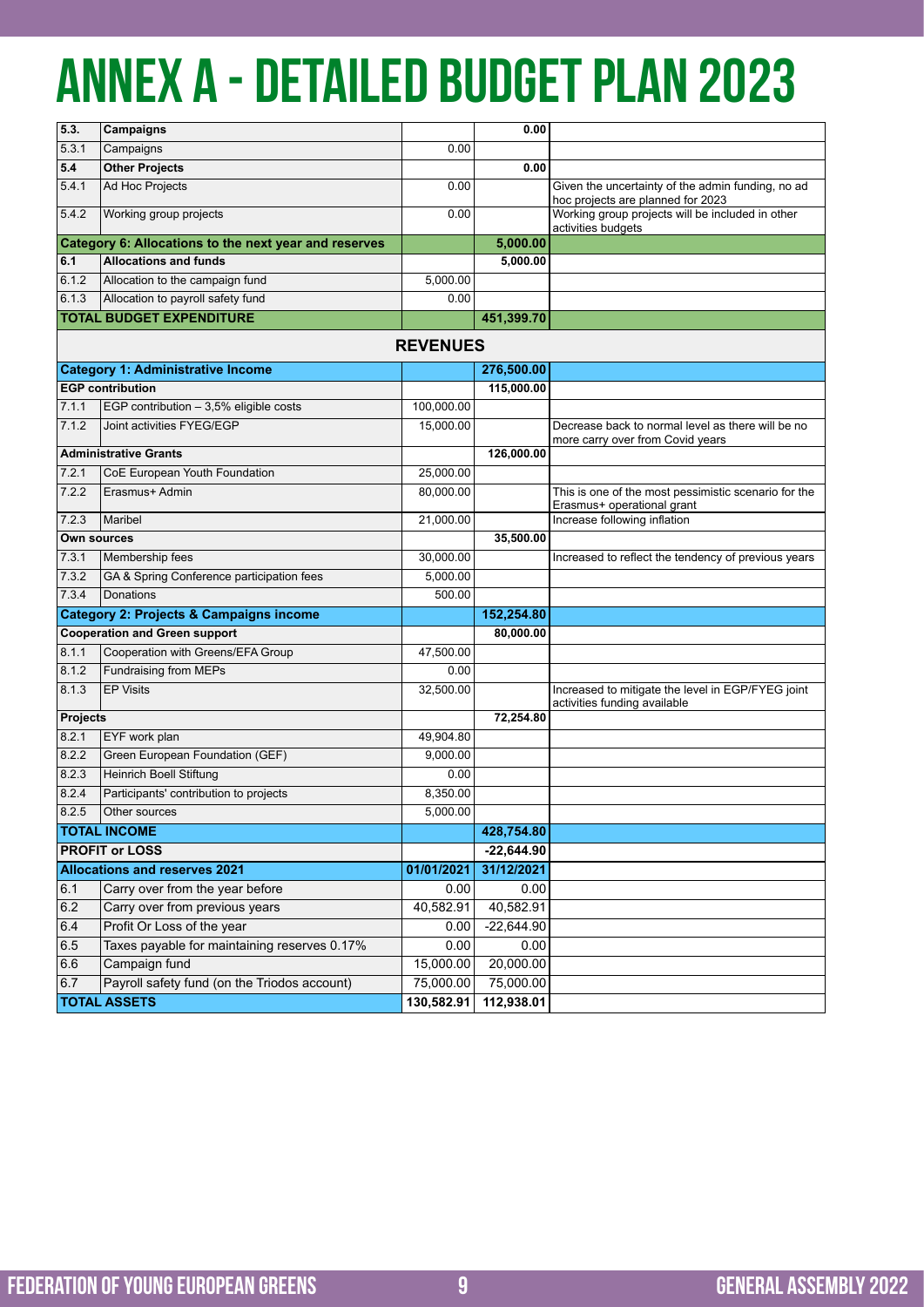# **Annex B - Detailed Budget plan 2022**

| <b>FYEG BUDGET PLAN 2022</b>                                                |                                                         |            |            |            |            |          |                                                                                                   |  |
|-----------------------------------------------------------------------------|---------------------------------------------------------|------------|------------|------------|------------|----------|---------------------------------------------------------------------------------------------------|--|
| Plan voted at GA 2021   Updated Budget Plan<br><b>Difference</b><br>Comment |                                                         |            |            |            |            |          |                                                                                                   |  |
| <b>EXPENDITURES</b>                                                         |                                                         |            |            |            |            |          |                                                                                                   |  |
|                                                                             | <b>Category 1: Personnel costs</b>                      |            | 150,700.05 |            | 194,400.00 | 129.00%  |                                                                                                   |  |
| 1.1.                                                                        | <b>Salaries</b>                                         |            | 99,170.05  |            | 111,100.00 |          |                                                                                                   |  |
| 1.1.1                                                                       | Staff                                                   | 99,170.05  |            | 111,100.00 |            | 112.03%  | Raise of salaries and raise of working hours in                                                   |  |
| 1.2.                                                                        | <b>Benefits</b>                                         |            | 13,530.00  |            | 14,500.00  |          | the administrative unit                                                                           |  |
| 1.2.1                                                                       | Staff benefits                                          | 13,530.00  |            | 14,500.00  |            | 107.17%  |                                                                                                   |  |
| 1.3.                                                                        | Social security and other Securex costs                 |            | 38,000.00  |            | 68,800.00  |          |                                                                                                   |  |
| 1.3.1                                                                       | Securex                                                 | 38,000.00  |            | 68,800.00  |            | 181.05%  | The amount voted in 2021 was underestimated.                                                      |  |
|                                                                             |                                                         |            |            |            |            |          | Plus the raise of salaries is reflected in the                                                    |  |
|                                                                             | <b>Category 2: Infrastructure and operating costs</b>   |            | 23,200.00  |            | 24,760.00  | 106.72%  | increase in taxation                                                                              |  |
| 2.1.                                                                        | Office-related costs                                    |            | 16,400.00  |            | 15,710.00  |          |                                                                                                   |  |
| 2.1.1                                                                       | Office rent                                             | 9,000.00   |            | 9,000.00   |            | 100.00%  |                                                                                                   |  |
| 2.1.2                                                                       | Office meetings                                         | 400.00     |            | 500.00     |            | 125.00%  | Increase in the number of staff and staff meetings                                                |  |
| 2.1.3                                                                       | Trainings for staff                                     | 7,000.00   |            | 6,210.00   |            | 88.71%   | The amount voted in 2021 included consultancy.                                                    |  |
|                                                                             |                                                         |            |            |            |            |          | The update version only includes staff training<br>and the budget is raise to increase the number |  |
| 2.2.                                                                        | Costs relating to the installation, operation           |            | 5,200.00   |            | 7,000.00   |          | and quality of trainings for staff                                                                |  |
|                                                                             | maintenance and equipment                               |            |            |            |            |          |                                                                                                   |  |
| 2.2.1                                                                       | IT                                                      | 2,500.00   |            | 5,500.00   |            | 220.00%  | Increase in the use of digital tools and adoption of                                              |  |
| 2.2.2                                                                       | Office equipment                                        | 1,500.00   |            | 1,500.00   |            | 100.00%  | an accounting software                                                                            |  |
| 2.2.3                                                                       | Website maintenance                                     | 1,200.00   |            | 0.00       |            |          |                                                                                                   |  |
| 2.3.                                                                        | <b>Stationery and office supplies</b>                   |            | 1,050.00   |            | 1,600.00   |          |                                                                                                   |  |
| 2.3.1                                                                       | Stationery                                              | 50.00      |            | 100.00     |            | 200.00%  | Increase in the price of supplies                                                                 |  |
| 2.3.2                                                                       | Other                                                   | 1.000.00   |            | 1,500.00   |            | 150.00%  | Increased to reflect the increase in staff                                                        |  |
| 2.4.                                                                        | Postal and telecommunications charges                   |            | 550.00     |            | 450.00     |          |                                                                                                   |  |
| 2.4.1                                                                       | Postal charges                                          | 50.00      |            | 100.00     |            |          | 200.00% Increase in registered mail linked to grant                                               |  |
| 2.4.2                                                                       | Telephones, mobile phones                               | 500.00     |            | 350.00     |            | 70.00%   | signature<br>Lowered to reflect acctual expenses                                                  |  |
|                                                                             | <b>Category 3: Administrative expenditure</b>           |            | 5,290.00   |            | 6,140.00   | 116.07%  |                                                                                                   |  |
| 3.1.                                                                        | Administrative expenditure                              |            | 550.00     |            | 1,000.00   |          |                                                                                                   |  |
| 3.1.1                                                                       | Extraordinary costs                                     | 550.00     |            | 1,000.00   |            | 181.82%  | Increased to include possible costs linked to the                                                 |  |
|                                                                             |                                                         |            |            |            |            |          | internships                                                                                       |  |
| 3.2.                                                                        | Accounting, audit costs, consultancy                    |            | 3,900.00   |            | 3,980.00   |          |                                                                                                   |  |
| 3.2.1                                                                       | External/internal Accountant                            | 3,400.00   |            | 3,840.00   |            | 112.94%  | Increase in the Accountant's fee                                                                  |  |
| 3.2.2                                                                       | Legal expenses                                          | 500.00     |            | 140.00     |            | 28.00%   | Lowered to reflect acctual expenses                                                               |  |
| 3.3.                                                                        | <b>Other Indirect costs</b>                             |            | 840.00     |            | 1,160.00   |          |                                                                                                   |  |
| 3.3.1                                                                       | Bank charges                                            | 400.00     |            | 800.00     |            | 200.00%  | Increase for the opening of a second account                                                      |  |
| 3.3.2                                                                       | Insurances                                              | 440.00     |            | 360.00     |            | 81.82%   | Lowered due to the end of an equipment<br>insurance contract                                      |  |
|                                                                             | <b>Category 4: Meeting and representation costs</b>     |            | 78,200.00  |            | 101,218.91 | 129.44%  |                                                                                                   |  |
| 4.1.                                                                        | Costs of EC meetings of the FYEG                        |            | 17,600.00  |            | 17,600.00  |          |                                                                                                   |  |
| 4.1.1                                                                       | <b>Executive Committee allowances</b>                   | 9,600.00   |            | 9,600.00   |            | 100.00%  |                                                                                                   |  |
| 4.1.2                                                                       | <b>Executive Committee meetings</b>                     | 8.000.00   |            | 8,000.00   |            | 100.00%  |                                                                                                   |  |
| 4.2.                                                                        | Costs of the meetings of the FYEG                       |            | 46,000.00  |            | 52,518.91  |          |                                                                                                   |  |
| 4.2.1                                                                       | <b>General Assembly</b>                                 | 17,000.00  |            | 18,000.00  |            | 105.88%  |                                                                                                   |  |
| 4.2.3                                                                       | Young Greens training / MO training                     | 3,000.00   |            | 28,000.00  |            |          | 933.33% Increase due to the new traing format, see activity<br>plan                               |  |
| 4.2.4                                                                       | Young Greens Forum / MO Forum                           | 25,000.00  |            | 5,968.91   |            | 23.88%   | Lower expenses as the event was moved online                                                      |  |
| 4.2.5                                                                       | FCAC meeting                                            | 1,000.00   |            | 550.00     |            | 55.00%   | Lower expenses as the meeting was done in an                                                      |  |
| 4.3.                                                                        | <b>Membership Fees and Regional Support</b>             |            | 9,100.00   |            | 11,600.00  |          | hybrid format                                                                                     |  |
| 4.3.3                                                                       | Membership Fees                                         | 1,600.00   |            | 1,600.00   |            | 100.00%  |                                                                                                   |  |
| 4.3.4                                                                       | Regional network meetings                               | 7,500.00   |            | 10,000.00  |            | 133.33%  | Increase in the contribution to CDN                                                               |  |
| 4.4.                                                                        | Other meetings and representation                       |            | 5,500.00   |            | 19,500.00  |          |                                                                                                   |  |
| 4.4.1                                                                       | Visits to Member organisations/Study visits             | 3,500.00   |            | 4,000.00   |            | 114.29%  | Increase for the organisation of 3 Study Visits to                                                |  |
|                                                                             |                                                         |            |            |            |            |          | Candidate MOs                                                                                     |  |
| 4.4.2                                                                       | EGP and Greens/EFA Group Meetings                       | 1,000.00   |            | 14,500.00  |            | 1450.00% | Increase for the organisation of youth events<br>during the EGP Councils                          |  |
| 4.4.3                                                                       | <b>Political Work/Networking</b>                        | 1,000.00   |            | 1,000.00   |            | 100.00%  |                                                                                                   |  |
|                                                                             | <b>Category 5: Direct Costs: projects and campaigns</b> |            | 165,591.30 |            | 191,246.85 | 115.49%  |                                                                                                   |  |
| 5.1.                                                                        | Seminars and conferences                                |            | 156,191.30 |            | 133,665.80 |          |                                                                                                   |  |
| 5.1.1                                                                       | EYF Work Plan                                           | 101,191.30 |            | 90,165.80  |            | 89.10%   | The amount voted in 2021 was overestimated                                                        |  |
| 5.1.2                                                                       | Spring conference                                       | 35,000.00  |            | 39,500.00  |            | 112.86%  | Increase due to the higher cost of                                                                |  |
| 5.1.3                                                                       | COP                                                     | 20,000.00  |            | 4,000.00   |            | 20.00%   | accommodation for the event<br>Lower as FYEG will only organise a delegation                      |  |
| 5.2.                                                                        |                                                         |            | 400.00     |            |            |          | and not a event                                                                                   |  |
| 5.2.1                                                                       | <b>Study Sessions</b><br><b>Study Sessions</b>          | 400.00     |            | 0.00       | 0.00       | $0.00\%$ | Lower as FYEG will not host a Study Session                                                       |  |
| 5.3.                                                                        | Campaigns                                               |            | 0.00       |            | 0.00       |          |                                                                                                   |  |
| 5.3.1                                                                       | Campaigns                                               | 0.00       |            | 0.00       |            |          |                                                                                                   |  |
| 5.4                                                                         | <b>Other Projects</b>                                   |            | 9,000.00   |            | 57,581.05  |          |                                                                                                   |  |
| 5.4.1                                                                       | Ad Hoc Projects                                         | 5,000.00   |            | 57,581.05  |            | 1151.62% | Increased to include several project, see financial                                               |  |
|                                                                             |                                                         |            |            |            |            |          | plan                                                                                              |  |
| 5.4.2                                                                       | Working group projects                                  | 4,000.00   |            | 0.00       |            | 0.00%    | Lower as working group projects have been<br>included in other activities budgets                 |  |
|                                                                             | Category 6: Allocations to the next year and reserves   |            | 5,000.00   |            | 30,000.00  | 600.00%  |                                                                                                   |  |
| 6.1                                                                         | <b>Allocations and funds</b>                            |            | 5,000.00   |            | 30,000.00  |          |                                                                                                   |  |
| 6.1.2                                                                       | Allocation to the campaign fund                         | 5,000.00   |            | 5,000.00   |            | 100.00%  |                                                                                                   |  |
| 6.1.3                                                                       | Allocation to payroll safety fund                       | 0.00       |            | 25,000.00  |            |          | 500.00%   Increase to follow the raise of salaries                                                |  |

### **Federation of Young European Greens 10 General assembly 2022**